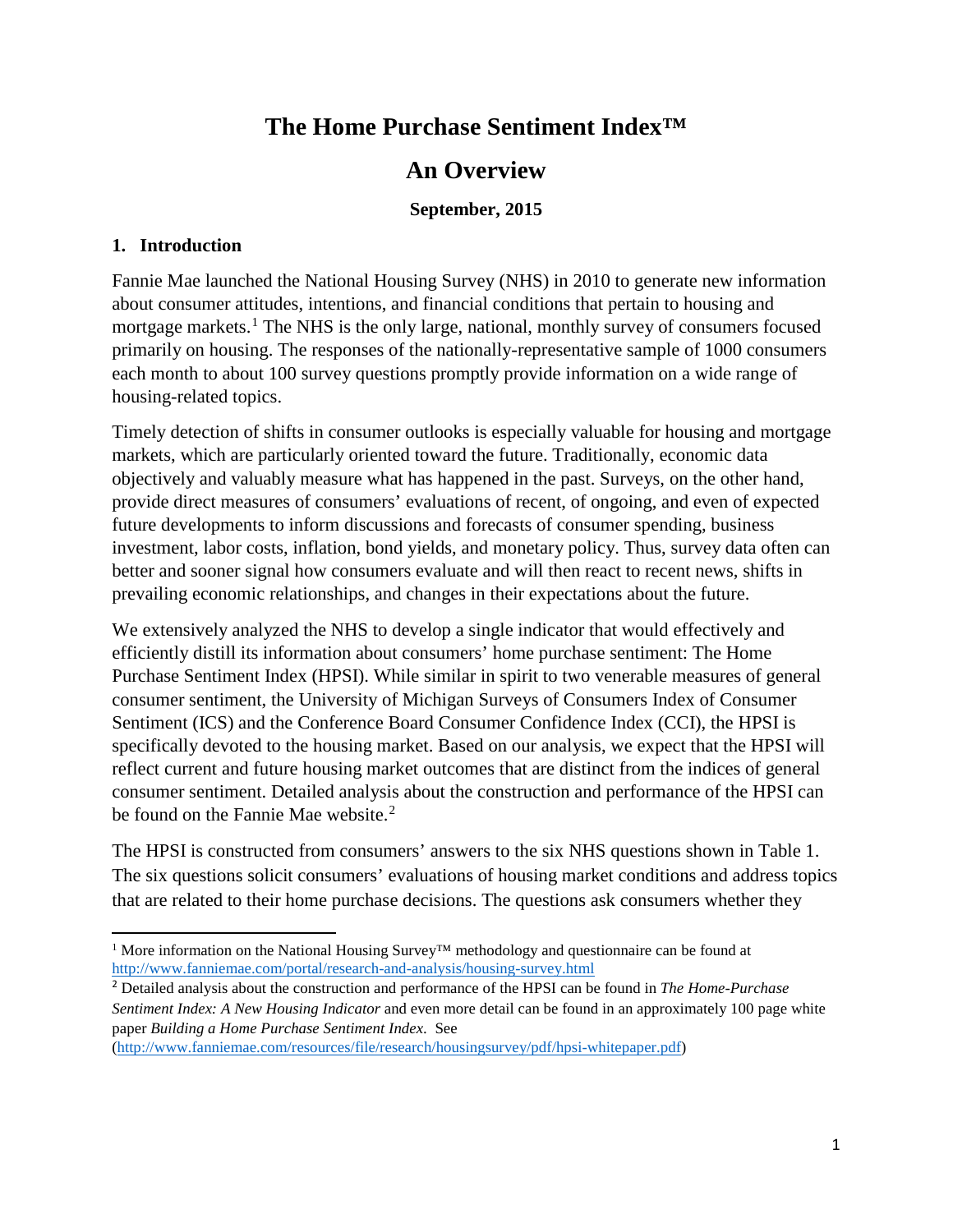think that it is a good or bad time to buy or to sell a house, what direction they expect home prices and mortgage interest rates to move, how concerned they are about losing their jobs, and whether their incomes are higher than they were a year earlier.

| <b>Survey</b><br><b>Question</b> | <b>Question Posed to Consumers</b>                                                                                                                                                                                                | <b>Time Period</b> |
|----------------------------------|-----------------------------------------------------------------------------------------------------------------------------------------------------------------------------------------------------------------------------------|--------------------|
| Q12                              | In general, do you think this is a very good time to buy a house, a somewhat<br>good time, a somewhat bad time, or a very bad time to buy a house?                                                                                | <b>Now</b>         |
| Q13                              | In general, do you think this is a very good time to sell a house, a somewhat<br>good time, a somewhat bad time, or a very bad time to sell a house?                                                                              | <b>Now</b>         |
| Q15                              | During the next 12 months, do you think home prices in general will go up, go<br>down, or stay the same as where they are now?                                                                                                    | Next 12 months     |
| Q20B                             | During the next 12 months, do you think home mortgage interest rates will go<br>up, go down, or stay the same as where they are now?                                                                                              | Next 12 months     |
| O112B                            | How concerned are you that you will lose your job in the next twelve months?<br>Are you very concerned, somewhat concerned, not very concerned, or not at<br>all concerned that you will lose your job in the next twelve months? | Next 12 months     |
| Q116                             | How does your current monthly household income compare to what it was<br>twelve months ago?                                                                                                                                       | Past 12 months     |

**Table 1: The Six NHS Questions Used to Build the Home Purchase Sentiment Index**

We selected these six questions from the NHS based on our criteria that a selected question either logically pertained to perennial considerations of potential home buyers or demonstrated that it was correlated statistically with future housing outcomes, or both. As measures of housing markets in the future, we used national averages over upcoming 12-month intervals for four outcomes: house prices, home sales, housing starts, and mortgage origination volume.

Our analysis indicated that increases in the HPSI since 2011 have been quite reliably followed by stronger housing markets.<sup>[3](#page-1-0)</sup> Additional evidence bolstered our confidence in the reliability of the HPSI. We used questions from the University of Michigan Surveys of Consumers that were analogous to the HPSI questions to construct an index for a longer time period, 1992-2013. Like increases in the HPSI, increases in the analogous, Michigan-based index tended to lead stronger housing markets. In head-to-head competition, however, the HPSI was better than the analogous index, the ICS, and the CCI at forecasting the four future housing market outcomes.

 $\overline{a}$ 

<span id="page-1-0"></span><sup>&</sup>lt;sup>3</sup> The NHS was conducted each month starting in June 2010. The HPSI begins in March 2011, when the NHS first asked consumers about their job concerns (question *Q112B*).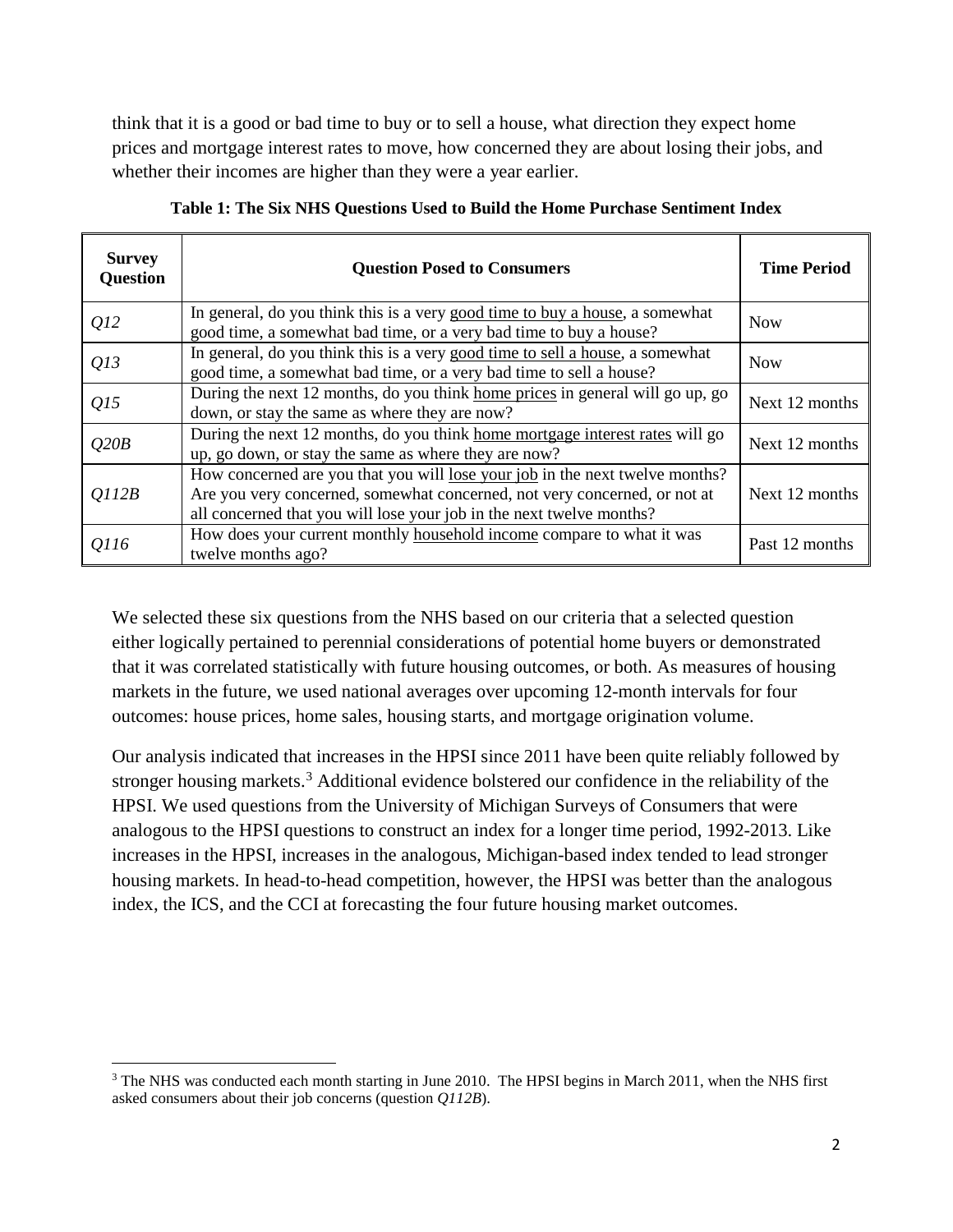#### **2. Calculation of the Home Purchase Sentiment Index**

How do we calculate the HPSI from the six questions?

Simply: Each month's HPSI is based on the average of the net percent positive responses to each of its six questions. To that average, we added 63.5 so that the initial value for the HPSI in March 2011 equaled 60, which was close to the values then for both the ICS and the CCI.

$$
HPSI = \frac{QI2 + QI3 + QI5 + Q20B + QI12B + QI16}{6} + 63.5
$$

*Q12*: Good Time to Buy (*Very and Somewhat Good Time To Buy – Very and Somewhat Bad Time To Buy)*

*Q13*: Good Time to Sell (*Very and Somewhat Good Time To Sell – Very and Somewhat Bad Time To Sell)*

*Q15*: Home Prices Will Go Up (next 12 months) *(Home Prices Will Go Up – Home Prices Will Go Down)*

*Q20B*: Mortgage Rates Will Go Down (next 12 months) (*Mortgage Rates Will Go Down – Mortgage Rates Will Go Up)*

*Q112B*: Not Concerned about Losing Jobs (next 12 months) *(Not at All and Not Very Concerned about Losing Job – Very and Somewhat Concerned about Losing Job)*

*Q116*: Household Income is Significantly Higher (past 12 months) (*Income is Significantly Higher – Income is Significantly Lower)*

### **3. HPSI and Its Components, 2011 - 2015**

Figure 1 shows that the HPSI initially fell, declining from March 2011 through the summer of 2011. From then until the middle of 2013, the HPSI rose quite steadily and substantially. Figure 1 also shows that responses to each of its six component questions contributed to that rise of the HPSI, except for the question about expected changes in mortgage interest rates. In the spring of 2013, the HPSI then spiked up, primarily due to the uptick in "good time to sell."

The HPSI then declined considerably during the second half of 2013. During 2014, the HPSI went up, down, and back up, with a downtick in the fall of 2014. The HPSI edged upward during the first half of 2015, but then dropped back to its December 2014 level in July.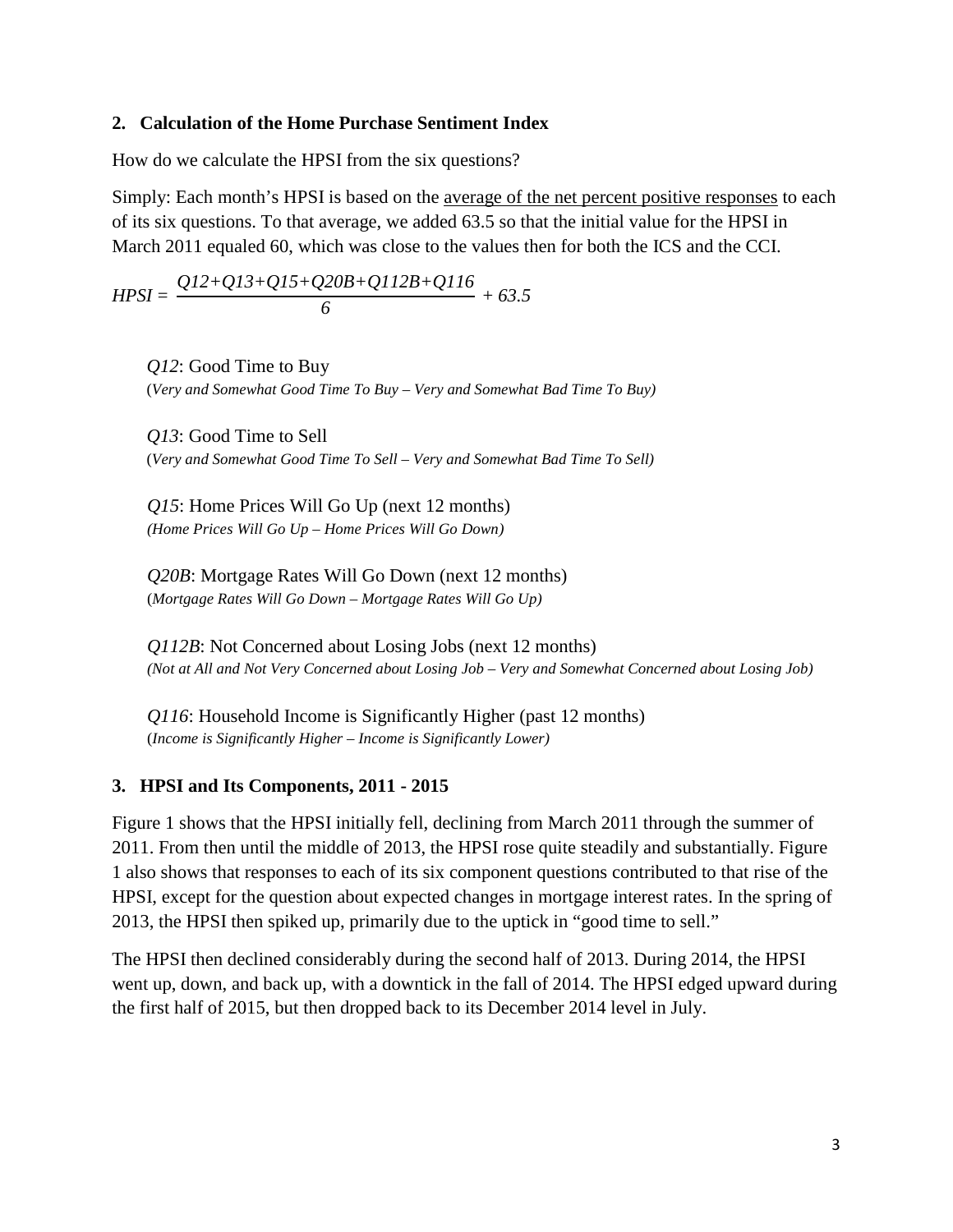

#### **Figure 1: The HPSI and Its Component Questions (March 2011 – July 2015)**

# **4. HPSI Performance: Forecasting Housing Market Outcomes**

The HPSI may prove valuable as a signal of future housing market outcomes either when used alone or when used to supplement other information, or both.

Table 2 below shows the relation of the HPSI for each month during 2011-2014 to 12-monthahead house price growth, home sales, housing starts, and mortgage originations. The positive entries in row 1 indicate that higher values for the HPSI tended to be followed by higher values for each of the four housing market outcomes in the future.

Asterisks on the row 1 entries reflect confidence that the estimated positive relations were not due to chance. The asterisks show that, for sales, starts, and originations, the estimated positive relations were statistically significant at less than the 1 percent level, implying that we are more than 99 percent confident that the estimated positive relations were not due to chance. The results for house prices were not as significant, but the single asterisk still implies that the probability that we found a positive relation by chance was less than 10 percent.

The R-squared statistics at the bottom of Table 2 show that the HPSI accounted for more than 70 percent of the variation in future outcomes of these variables, except that the HPSI accounted for less than 8 percent of the variation in future house price growth. Assessment of the HPSI's strong forecasting performance during this period should take into account, however, that we finalized the six component questions partly on the basis of their forecasting performances during this same period.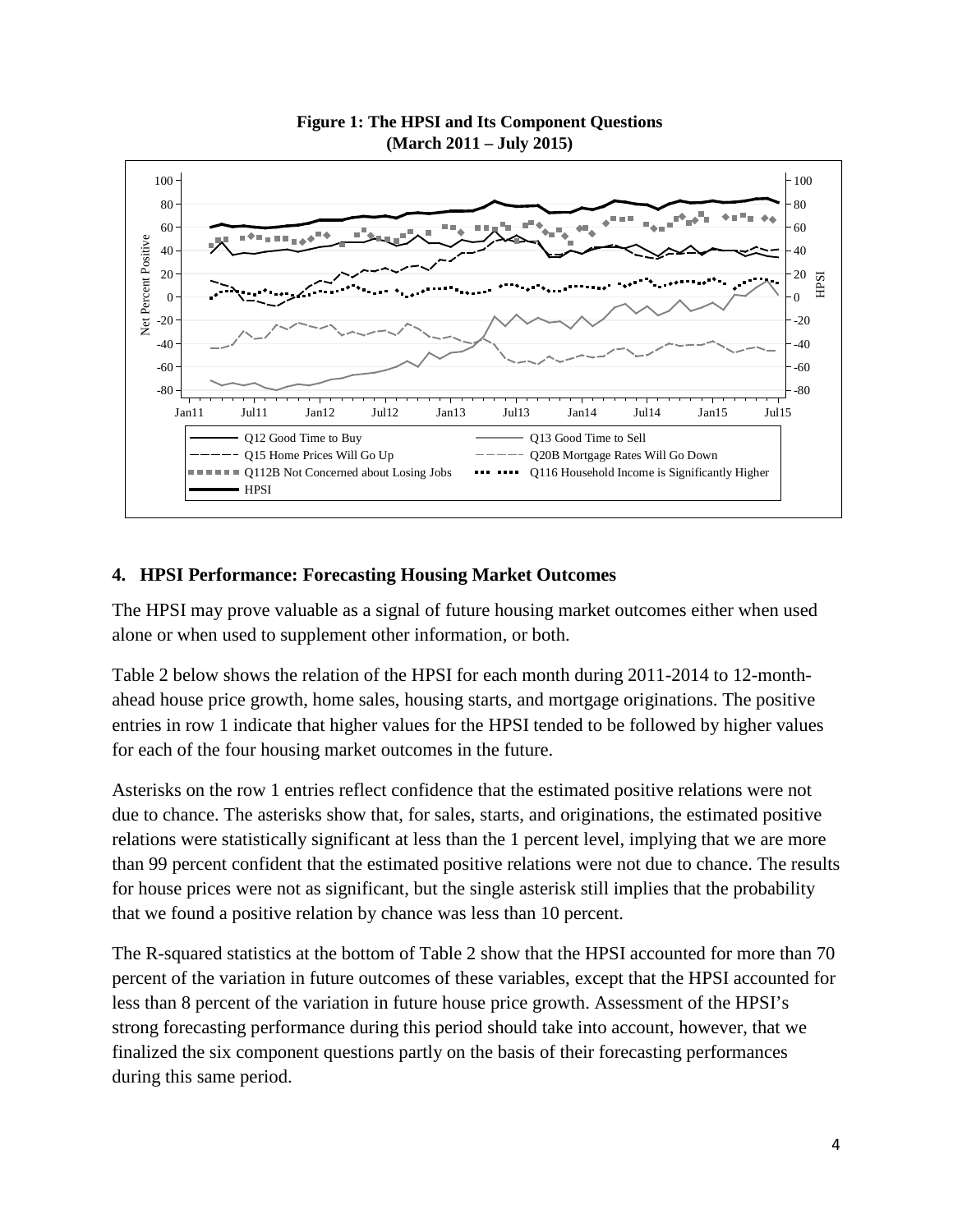| Table 2: Relations of 12-Month-Ahead Housing Market Outcomes to the HPSI |  |  |  |
|--------------------------------------------------------------------------|--|--|--|
|--------------------------------------------------------------------------|--|--|--|

|    | <b>Explanatory</b>  | <b>House Prices</b> | <b>Home Sales</b><br><b>Housing Starts</b> |             | <b>Originations</b> |
|----|---------------------|---------------------|--------------------------------------------|-------------|---------------------|
|    | <b>Variables</b>    | (1)                 | (2)                                        | (3)         | (4)                 |
| 1. | <b>HPSI</b>         | $0.0593*$           | $0.0322***$                                | $0.0082***$ | $9.274***$          |
|    |                     | (1.74)              | (10.04)                                    | (13.47)     | (12.28)             |
|    |                     |                     |                                            |             |                     |
| 2. | Constant            | 1.56                | $2.97***$                                  | 0.0073      | $-10.36$            |
|    |                     | (0.65)              | (13.05)                                    | (0.17)      | $(-0.19)$           |
|    |                     |                     |                                            |             |                     |
|    | <b>Observations</b> | 40                  | 40                                         | 40          | 40                  |
|    | R-squared $(\% )$   | 7.4                 | 72.6                                       | 82.7        | 79.9                |

**(Monthly, March 2011 – June 2014)**

Notes: t-statistics in parentheses. Asterisks denote statistical significance at the 10 (\*), 5 (\*\*), and 1(\*\*\*) percent levels.

### **5. Forecast Errors and Recent Changes in the HPSI**

We analyzed whether the HPSI could have improved forecasts of housing markets during 2011 – 2015. To begin, we calculated the averages of housing market forecasts that were made in real time by a number of large organizations that had long focused on and forecasted housing markets. We then examined the deviations of actual, future from average forecasts made each month for housing market outcomes over the following four quarters. We analyzed whether recent changes in the HPSI would have provided reliable signals about housing beyond those in the forecasts.

To analyze whether signals from the HPSI could have improved forecasts, we regressed the forecast errors for each outcome on recent changes in the HPSI. [Table 3](#page-5-0) shows the results for each of the four housing market outcomes. Although they were not all statistically significant, the positive estimated coefficients in row 1 imply that actual, future outcomes were stronger than forecasted when the HPSI had risen over recent months. The results in columns 1 and 4, then, suggest that forecasts would have been more accurate during this period if they had been raised (lowered) by amounts equal to recent strengthening (weakening) of the HPSI multiplied by the estimated coefficients in row 1 of Table 3.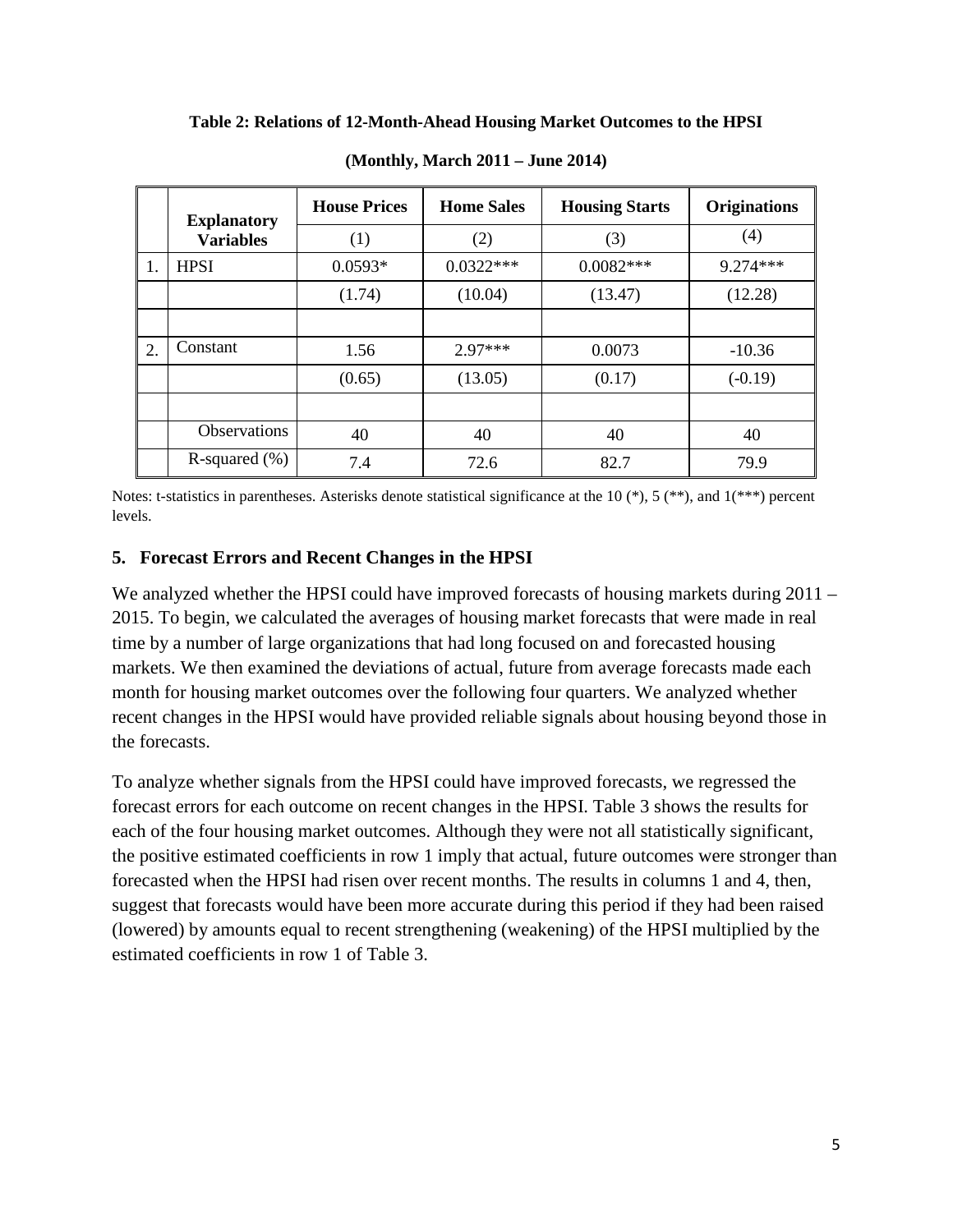#### **Table 3**

#### **Regressions of 12-Month-Ahead Forecast Errors on Recent Changes in the HPSI**

|                   | <b>Explanatory Variable</b>                | <b>House</b><br><b>Price</b><br>Growth<br>(1) | Home<br><b>Sales</b><br>(2) | <b>Housing</b><br><b>Starts</b><br>(3) | <b>Originations</b><br>(4) |
|-------------------|--------------------------------------------|-----------------------------------------------|-----------------------------|----------------------------------------|----------------------------|
| 1.                | <b>HPSI</b><br>(lag of three-month change) | $0.12*$                                       | $33.7**$                    | 1.89                                   | 8.4                        |
|                   |                                            | (1.89)                                        | (2.51)                      | (0.44)                                 | (1.46)                     |
|                   |                                            |                                               |                             |                                        |                            |
| 2.                | Constant                                   | $1.65***$                                     | $-198.6***$                 | $-45.4***$                             | 24.2                       |
|                   |                                            | (7.32)                                        | $(-4.02)$                   | $(-2.88)$                              | (1.15)                     |
|                   |                                            |                                               |                             |                                        |                            |
| Observations      |                                            | 36                                            | 36                          | 36                                     | 36                         |
| R-squared $(\% )$ |                                            | 10                                            | 16                          | 1                                      | 6                          |

#### <span id="page-5-0"></span>**(Errors=actual minus forecast averages, lagged three-month change in HPSI, monthly, July 2011 – June 2014)**

Note: t-statistics in parentheses. Asterisks denote statistical significance at the 10  $(*)$ , 5  $(**)$ , and 1 $(***)$  percent levels.

At least two caveats deserve mention. Until enough data accumulated to allow analysis and estimation of relations between forecast errors and the HPSI like those in [Table 3,](#page-5-0) however, it would be difficult to calculate how much forecasts should be raised following increases in the HPSI. Prudence argues for care still when using these initial estimates because housing markets have been anything but typical in recent years. Second, because of "look-ahead bias," the results here are biased in favor of finding that HPSI could have helped forecasts: We evaluated which variables to include in the HPSI by using the data for the entire 2011 – 2014 period, as well as to estimate the relation of forecast errors to recent changes in the HPSI. Of course, real-time forecasts did not have the information in future data.

# **6. Comparing the HPSI with Indices of General Consumer Sentiment**

Figure 2 shows the HPSI and two indices of general consumer sentiment, the ICS and the CCI, for March 2011 – July 2015. As housing market outcomes and the broader economy strengthened, over these four years, the indices each rose.

But, some differences are also noticeable. One difference was that the HPSI fluctuated much less than the ICS or the CCI fluctuated. During the middle half of 2011, as the federal debt ceiling crisis waxed and waned, all three indices declined and then recovered. But, during that episode and thereafter, the swings up and down in the ICS and the CCI were more pronounced than those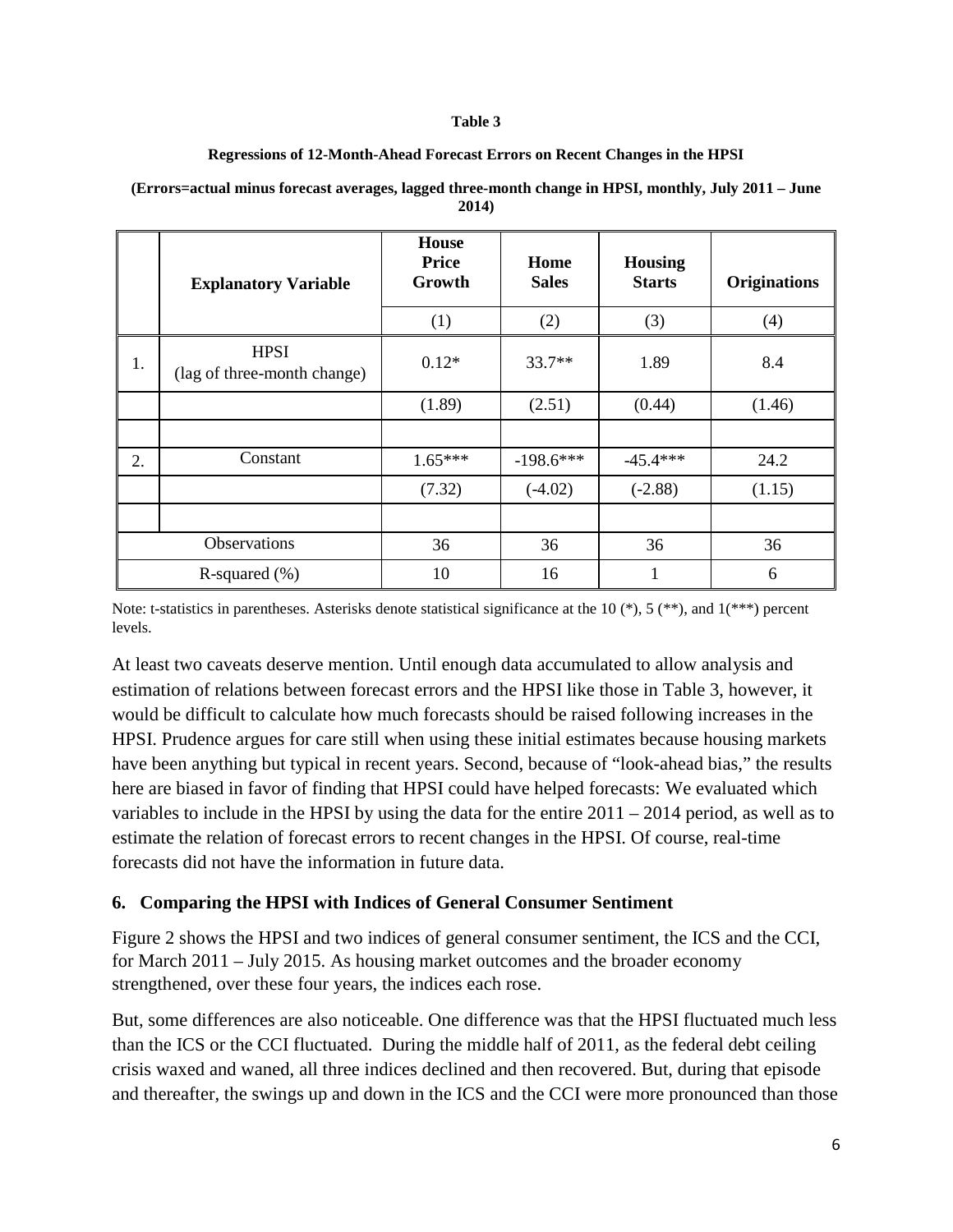of the HPSI. Second, the HPSI declined more than the other indices when long-term interest rates rose. On the heels of the Spring 2013 "taper tantrum" that raised bond and mortgage rates, the HPSI quickly and clearly declined. In contrast, the general consumer sentiment indices only weakened months later. As the tantrum passed and rates fell back, the indices then resumed their climbs in late 2013. Figure 2 also shows that the HPSI diverged from the ICS and the CCI recently. While the ICS and the CCI both continued and perhaps accelerated their ascents through 2014, the HPSI rose only modestly over 2014. And, in the first half of 2015, while the more-general sentiment indices declined noticeably, the HPSI eked out only a small rise. Then, all three indices declined noticeably in July 2015. These episodes show that, despite its similarities to general consumer sentiment indices, the HPSI seems to provide distinct information about housing and mortgage markets.

#### **Figure 2: Comparing Consumer Sentiment Indices: HPSI, ICS, and CCI**



**(Monthly, March 2011 – July 2015)**